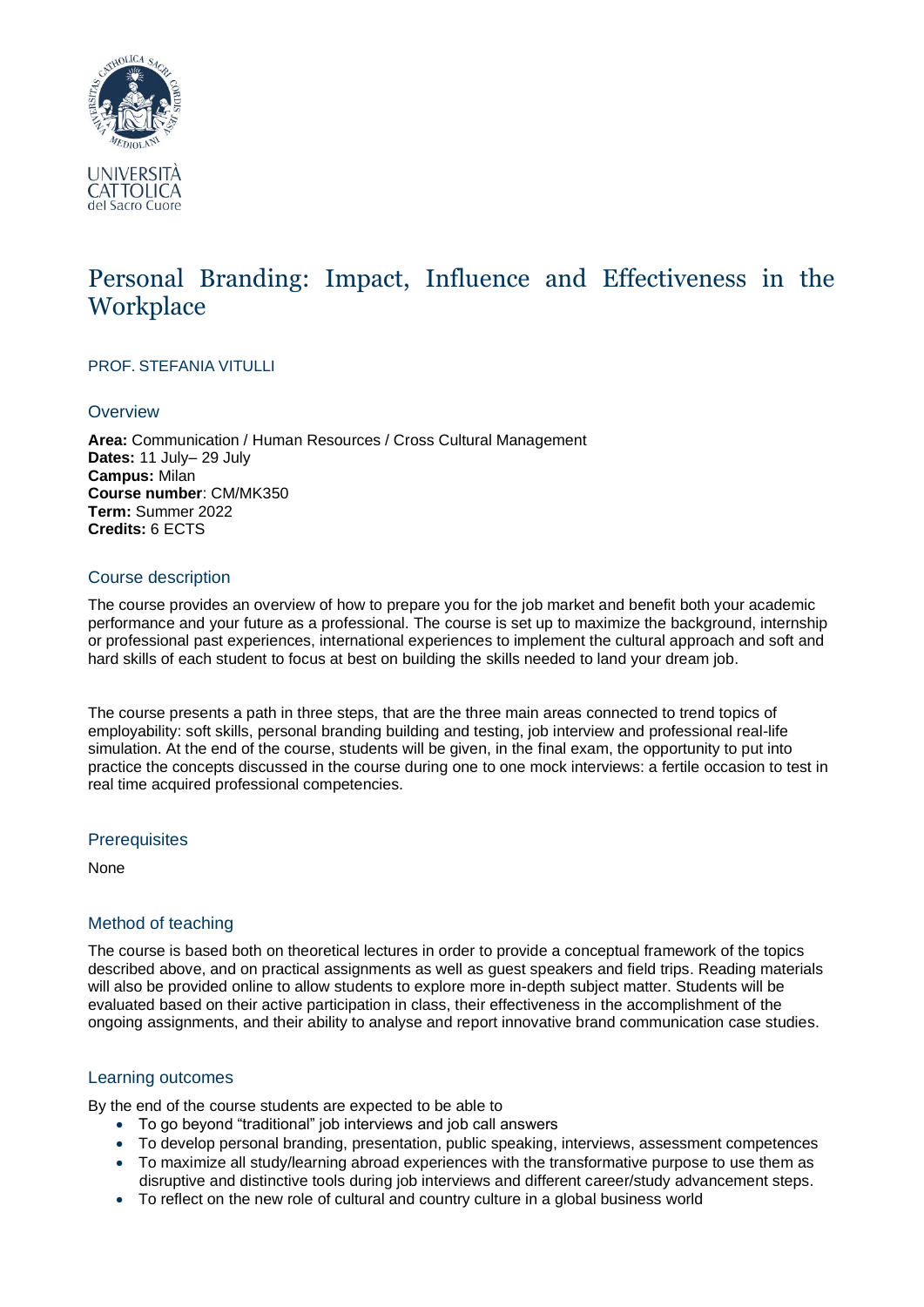

# Course Requirements

Students are expected to comply with the following requirements:

- Regularly attend classes and actively participate to the discussions and debates
- Study in advance the assigned course readings
- Present a group work on a course related subject (group project and presentation)
- Take a final written exam

# Evaluation

| Interaction performance | 10% of final grade  |
|-------------------------|---------------------|
| Midterm                 | 40 % of final grade |
| Final Exam              | 50 % of final grade |

*Midterm Exam:* Individual presentation + professional jury feedback (academic + professionals)

*Final Exam:* Job interview on a specific job call simulation with professional feedback

# Course Topics

## **Lesson 1**: Why am I here? Dream job: Self knowledge as an inquiry

Examining what is my self? What is my work? To understand what is my future.

## **Lesson 2**: Country Culture and cross-cultural models

Mental models, social models and how to "download" new models thanks to your experience abroad, from Hofstede to his scholars to their applications.

## *Bibliography*

- 1. The Hofstede model: applications to global branding and advertising strategy and research, Marieke de Mooij and Geert Hofstede
- 2. Personal brand creation in the Digital Age, M. Grzesiak

## **Lesson 3**: The brand "YOU"

Executive branding techniques to promote yourself:

- §Understand one's talent and aspirations
- § Understand how Companies and Head Hunters search for candidates
- § Know the career paths within the different kinds of Companies: multinationals, private owned, private equity owned, consulting, start-ups etc...
- § Build a strong "3D personal brand"
- § Present and promote one's "personal brand" to the target Companies
- § Leverage the social and professional networks to get in contact with Companies, Managers and Head Hunters
- § Adapt your profile to the "disruptive economy"
- § The Elevator Pitch: how to get in touch with the people that can give you a job in very effective way
- § Case studies in Corporate Communication Departments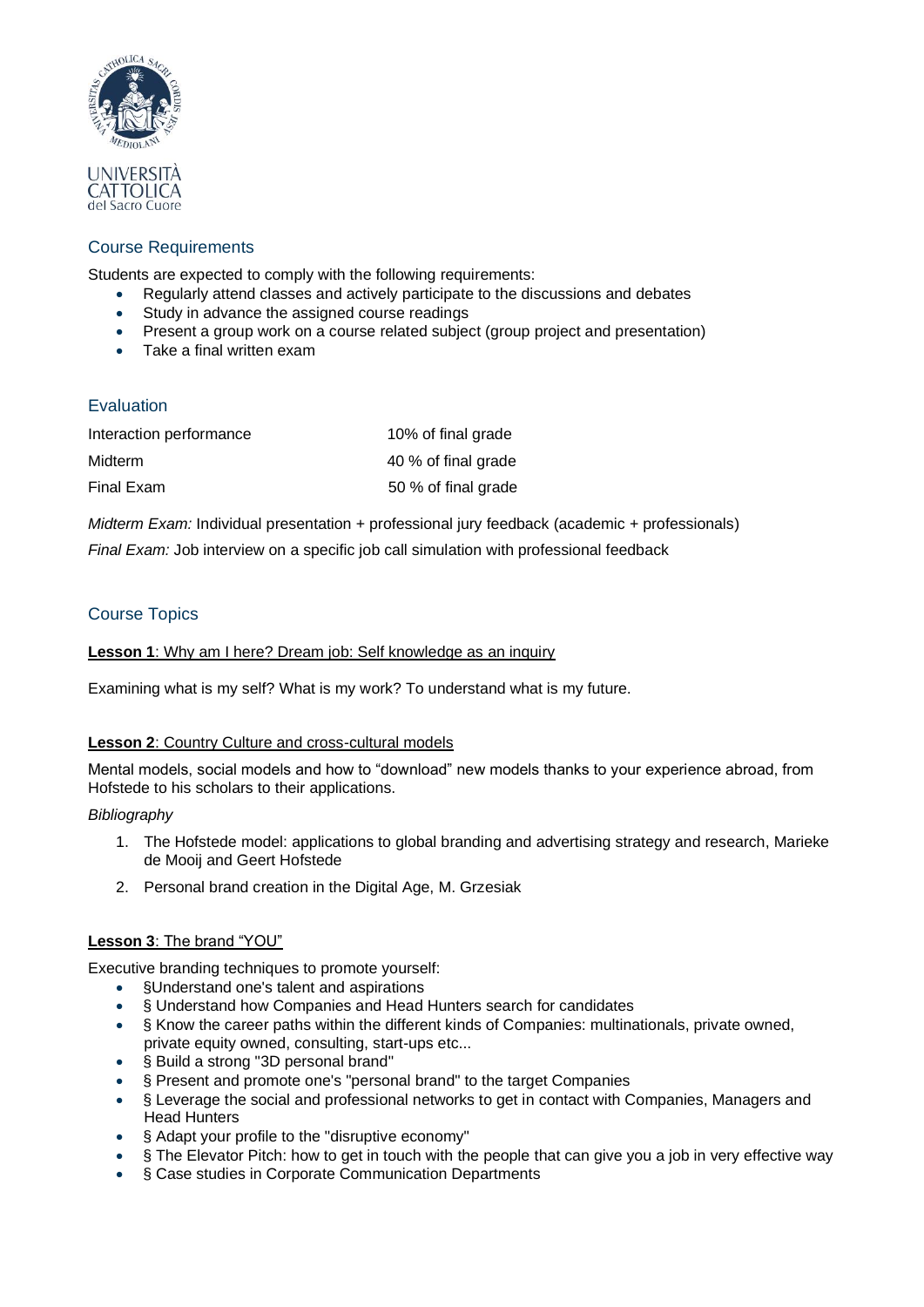

#### *Bibliography*

- 1. Clayton Christensen and Others: Disruptive Innovation
- 2. Vivek Wadhwa: What the legendary Clayton Christensen gets wrong about Uber, Tesla and disruptive economy
- 3. Exponential Organizations: why new organizations are ten times better, faster and cheaper than yours (and what to do about it) by Salim Ismail. Published by ExO Partners LLC, 2014
- 4. Small Data by Martin Lindstrom. Published by St. Matin's Press 2016

#### **Lesson 4**: Group assignment presentation (Midterm exam)

#### **Lesson 5**: Job interview sessions

- Approach to self presentation and dialogue
- How to find the winning storytelling about the brand "YOU"

#### **Lesson 6**: Company Workshop

- Communication skills and cross-cultural communication skills
- Mediation and conflict resolution
- How do global/local HR approach interviews
- Becoming a global candidate

#### **Lesson 7**: Focus CV Writing & LinkedIn

- Main mistakes: is the CV still necessary?
- Global formats
- Customisation and pictures
- Motivation Letters
- Soft-skills and a winning resume

#### *Bibliography*

- 1. Ditch. Dare. Do! 3D Personal Branding for Executives by William Arruda and Deb Dib. Published by TradesMark Press International, 2013
- 2. Arthur W. Page Society: The new Chief Communication Officer. Transforming enterprises in a changing world – 2016

#### **Lesson 8**: Public Speaking Workshop

- Generic skills in a business context
- How to create an effective final presentation that would be weight as much for the quality of its delivery as for its content
- Introduction of methodology and techniques of social theatre: the adult's authorial function and its expressive, verbal and non-verbal resources; the metaphors of art as a dramaturgical reservoir; "play" as training for individual and collective creation.

#### *Bibliography*

·

Bernardi C., History of communication and entertainment in Italy. Vol. 1: Average to the challenge of modernity), Vita e Pensiero, 2018.